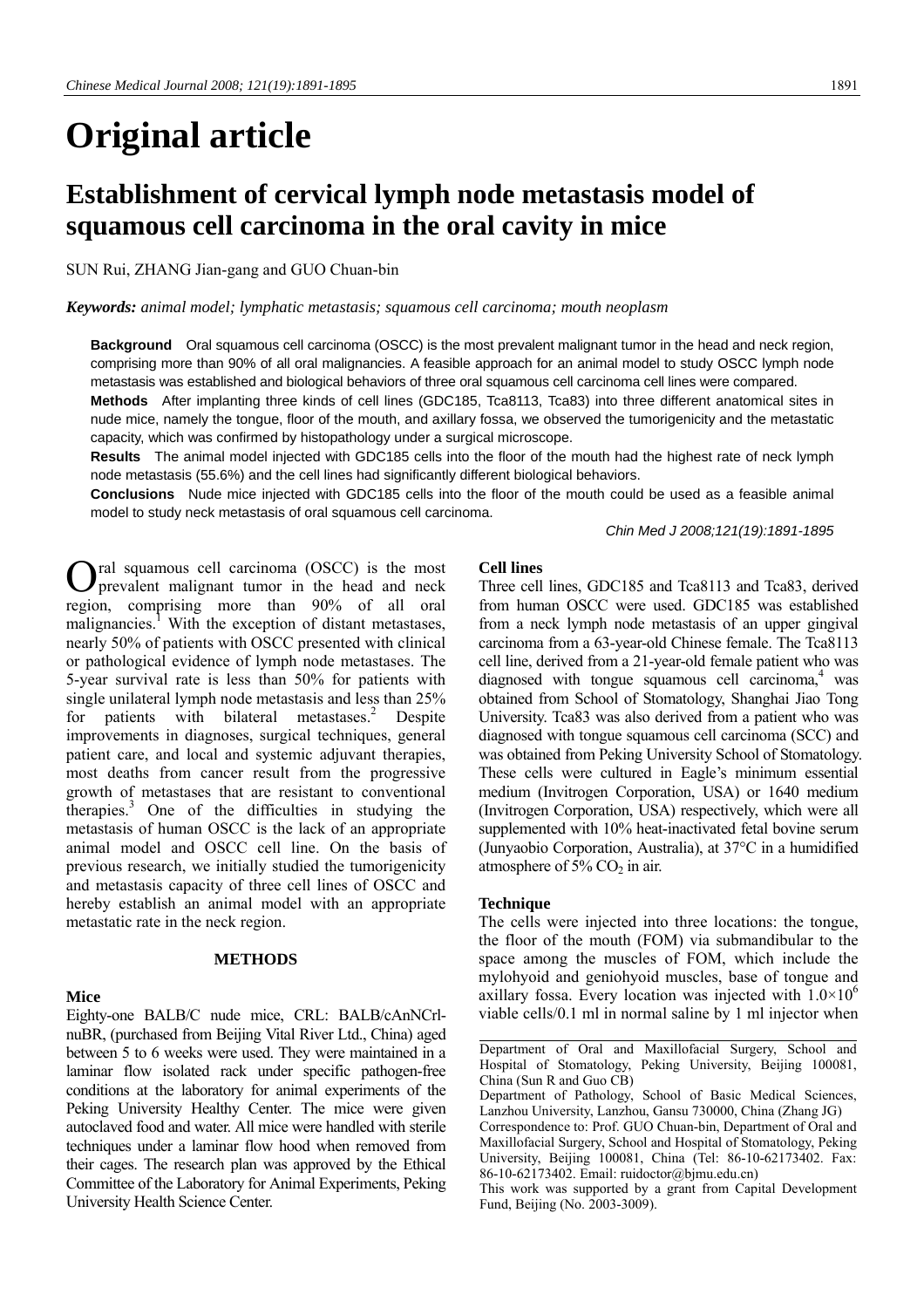cells were in the logarithmic growth phase. The mice were sacrificed on the 49th day, or when their weight was reduced to 15 or less, or in the case of the incidental death of the animal. Eighty-one mice were divided into 9 groups based on the cell line inoculated and the site of injection. Each group had 9 mice.

#### **Histological examination**

The abdomen and chest were opened at autopsy. The trachea, heart, lungs, pancreas, and stomach were examined for evidence of tumor, under an operating microscope (OPTON, West Germany). The subcutaneous tumors, oral tumors (tongue or FOM), regional lymph nodes and lungs were removed and fixed in 4% formaldehyde solution (1:9 diluted in phosphate buffer saline) at room temperature for 24 hours. All specimens were embedded in paraffin, cut into 3  $\mu$ m thick sections, stained with hematoxylin and eosin (HE) for microscopic observation, and evaluated for histopathology.

To calculate the volume of the tumor implanted in the three different locations, we measured three axes of the excised tumor, the major axis as length, the minor axis as width and the third axis as height. The volume was calculated using the formula:  $1/4 \times \text{length} \times \text{width} \times$ height  $\times \pi$ . The unit of volume was cm<sup>3</sup>. We used a ruler to measure the tumor size. The scope of the ruler was 25 cm and the precision was 1 mm.

In lymph nodes where metastases were detected, the histological stage of the tumor was graded according to the classification reported by Honma (Table 1),<sup>5</sup> to investigate the progression of the local lymph node metastasis.

|  | Table 1. Histological staging of metastatic tumors <sup>*</sup> |  |
|--|-----------------------------------------------------------------|--|
|  |                                                                 |  |

| Grades | Histologic findings                                                                           |
|--------|-----------------------------------------------------------------------------------------------|
| I      | Limited to the afferent lymphatic vessels or the marginal sinus                               |
| H      | Invasion and proliferation from the marginal sinus to the paracortex or<br>the cortical sinus |
| Ш      | Replacement and disappearance of most of the lymph tissue                                     |
| IV     | Extra-lymphatic invasion and proliferation                                                    |
|        | *Criteria by Honma. <sup>5</sup>                                                              |

#### **Statistical analysis**

All data were analyzed by the Statistical Package of Social Sciences (SPSS, version 11.5, USA). For tumorigenicity of different cell lines, the Pearson chi-square test was used. As for tumor size, a significant difference was analyzed using the LSD test of one-way analysis of variance (ANOVA) after the number raised to the power 0.2. Fisher's exact probability test was used to analyze tumor metastasis. A *P* value <0.05 was considered statistically significant. A *P* value <0.025 was considered statistically significant between groups in the tumor size.

# **RESULTS**

# **Tumorigenicity of three cell lines**

*Tumorigenicity comparison of the three cell lines* 

Table 2 shows that the tumorigenicity of the three cell lines were not significantly different on the whole (*P*>0.05);

| <b>Table 2.</b> Tumorigenicity comparison of three cell lines |                    |                    |       |  |
|---------------------------------------------------------------|--------------------|--------------------|-------|--|
| Locations                                                     | GDC185             | Tca8113            | Tca83 |  |
| Tongue                                                        | 3/9                | 1/9                | 6/9   |  |
| Floor of the mouth                                            | $9/9$ <sup>*</sup> | $8/9$ <sup>*</sup> | 1/9   |  |
| Axillary fossa                                                | 8/9                | 8/9                | 5/9   |  |
| Total                                                         | 20/27              | 17/27              | 12/27 |  |
| $\star$                                                       |                    |                    |       |  |

 $p$  <0.05, GDC185 and Tca8113 compared with Tca83 respectively.

but on the FOM, the differences between GDC185 and Tca83 and between Tca8113 and Tca83 were statistically significant  $(P \le 0.05)$ . It was noted that Tca83 in the tongue exhibited higher tumorigenicity (6/9) than others, although no statistically significant difference was observed.

# *Tumor volume comparison of three cell lines*

Statistical analysis showed that the tumor volume of the three cell lines was significantly different  $(P \le 0.05)$ , although all three cell lines were able to develop into solid tumors (Figure 1). Between groups the differences were also significant ( $P \le 0.025$ ). We found that the tumor volume of Tca8113 was the largest of the three cell lines, especially in the axillary fossa (mean±SD: 4.450±4.190). Some solid tumors were so large that the tumors grew out of the back from the axillary fossa. The solid tumors formed by Tca83 were the smallest of the three cell lines (mean±SD: 0.105±0.223) and without surgical microscope analysis could have gone undetected. Tumor volume of GDC185 (mean $\pm$ SD: 1.696 $\pm$ 1.531) was smaller than Tca8113 and larger than Tca83.



**Figure 1.** Comparison of tumor volume in the three cell lines. The volume of the implanted tumor was analyzed by one-way ANOVA test (mean±SD). Statistical analysis showed that the tumor volume among the three cell lines had a significant difference  $(P \le 0.05)$ , though all the cell lines could develop into solid tumors. The difference was also significant between groups  $(P \le 0.025)$ . \*represents mean volume; red bars represent standard deviation.

# **Comparison of lymph node metastases in three cell lines**

# *Comparison of local lymph node metastasis of all injection sites in the three cell lines*

Comparison of local lymph node metastasis of all injection sites in the three cell lines (Table 3) showed that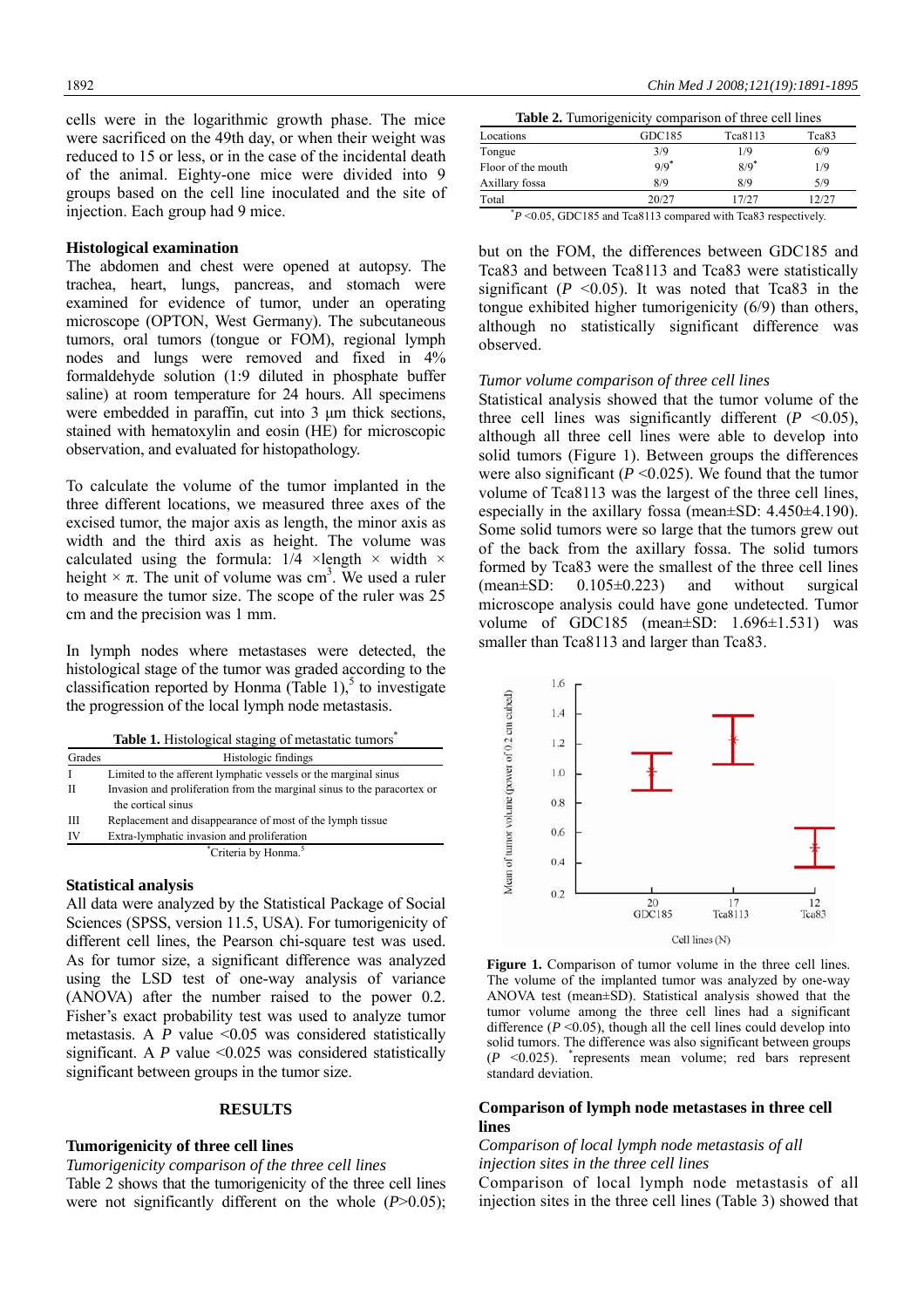

**Figure 2.** A and **B:** the tumor cell growth, limited in the marginal sinus, grade I (A: original magnification  $\times$  400; B: original magnification  $\times$  200). **C** and **D**: the tumor cell invasion and proliferation from the marginal sinus to the paracortex or the cortical sinus, grade II (C: original magnification × 200; D: original magnification × 400). **E** and **F:** replacement and disappearance of most of the lymph tissue, grade III (E: original magnification  $\times$ 40; F: original magnification  $\times$  100) (A–F: HE staining).

Tca83 had minimum metastatic capacity, GDC185 had maximum metastatic capacity and Tca8113 was in between. The Pearson chi-square and Logistic regression tests did not show any significant differences in the histological metastatic progression between the GDC185 and Tca8113 groups  $(P > 0.05)$ . However there was a statistically significant difference between these two cell lines and Tca83 (*P* <0.05).

| <b>Table 3.</b> Metastatic capacity of three cell lines $(n)$ |  |  |  |
|---------------------------------------------------------------|--|--|--|
|---------------------------------------------------------------|--|--|--|

| Locations          | GDC185         | Tca8113        | Tca83   |
|--------------------|----------------|----------------|---------|
| Tongue             | 0/9            | 1/9            | 1/9     |
| Floor of the mouth | $5/9^*$        | 0/9            | 0/9     |
| Axillary fossa     | 4/9            | $7/9^{\#}$     | 0/9     |
| Total              | $9/27^{\circ}$ | $8/27^{\circ}$ | 1/27    |
| *                  | .              | .              | - - - - |

 $*P$  <0.05, GDC185 compared with Tca8113 and Tca83.  $*P$  <0.05, Tca8113 compared with Tca83.  $\triangle P$  <0.05, GDC185 and Tca8113 compared with Tca83 respectively.

# *Comparison of metastatic capacity of each injection in different cell lines*

On the FOM, GDC185 showed typical lymph node metastatic capacity (Table 3), whereby the metastasis was observed in 5 out of 9 animals (55.56%). However, there was no metastasis in Tca8113 and Tca83 specimens. The difference between GDC185 and Tca8113, and between GDC185 and Tca83 were significant (*P* <0.05) (Table 3).

The three cell lines were observed to have different metastatic rates. On the axillary fossa, the local metastasis rates were observed in 7/9 specimens injected with Tca8113. Metastasis was also observed in both Tca8113 and GDC185. Metastasis was not observed in Tca83 specimens. There was no significant difference between GDC185 and Tca8113, or between GDC185 and Tca83.

However, the difference between Tca8113 and Tca83 was statistically significant  $(P<0.05)$ .

On the tongue, there was no metastasis in GDC185. Though metastasis was observed in both Tca8113 and Tca83, the metastasis rate was very low (1/9). The difference among them was not significant (*P* >0.05).

#### *Histological stage of metastatic lymph node foci*

The histological stage of metastatic tumors in the local lymph nodes was graded according to Honma's classification.5 Color histological graphs are shown in Figure 2. Figures 2A and 2B show that the growth of tumor cells is limited to the marginal sinus, whereas Figures 2C and 2D show the invasion and proliferation of tumor cells from the marginal sinus to the paracortex or the cortical sinus. Figures 2E and 2F show the regeneration and disappearance of most of the lymph tissue. From Table 4, we can see that the proliferative capacity of Tca8113 was greater than that of the other cell lines.

**Table 4.** Histological stages of lymph node metastasis foci (*n*) \*

| Cell lines                      | Number of lymph nodes  | Histologic stage of metastatic tumor |  |  |
|---------------------------------|------------------------|--------------------------------------|--|--|
|                                 | with metastatic tumors |                                      |  |  |
| GDC185                          |                        |                                      |  |  |
| Tca8113                         |                        |                                      |  |  |
| Tca83                           |                        |                                      |  |  |
| Criteria by Honma. <sup>5</sup> |                        |                                      |  |  |

#### **DISCUSSION**

In cancer treatment, metastasis is the most formidable problem faced by the clinical oncologist.<sup>6,7</sup> The prognosis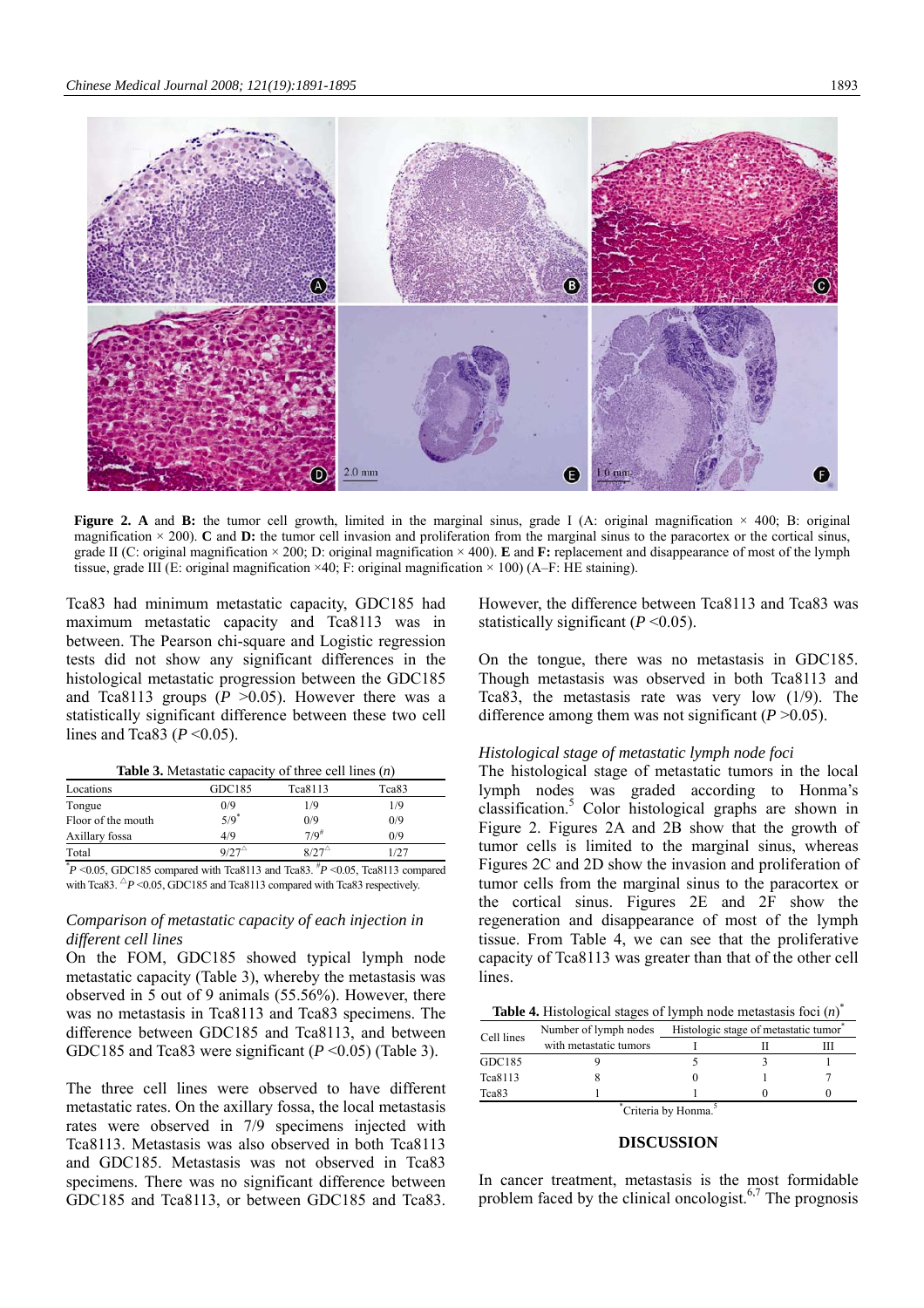of a patient with cancer metastasis is usually poor because no effective systemic therapy is generally available.8 *In vivo* tumor models can be used to evaluate new therapeutic methods. Many investigators have used xenograft models of tumor progression to study the development and behavior of human carcinomas. The athymic nude mouse was first described by Pantelouris.<sup>9</sup> Povlsen and Rygaard<sup>10</sup> who first seeded human tumor cells into nude mice, and this model has been used to study the relationship between the host and tumor in a variety of anatomical sites.<sup>11,12</sup> Braakhuis et al<sup>13</sup> and Hier et  $al<sup>14</sup>$  particularly used the xenograft model to study head and neck cancers. These studies and others findings are useful in studying the development and propagation of tumors and the development of metastasis.

However, they were not able to describe the phenomena of local lymphatic metastasis. Many researches confirmed that injecting tumor cells into different locations of nude mouse can establish correspondingly variable lymphatic metastatic animal models. Myers et al<sup>15</sup> reported that they implanted the human squamous cell carcinoma of the oral cavity cell lines Tu159, Tu167, and MDA1986 into the submucosa of tongue and this formed solid tumors and produce lymph node metastasis. However, the rate of lymph node metastasis was mostly quite low.

Dinesman et al  $(1990)^{16}$  initially simulated the physiological environment of the human oral cavity and developed an animal model of lymph node metastasis in nude mice. The metastatic rate is 2/42 (4.76%). In 1998, Simon et al<sup>17</sup> observed one metastasis in 24 animals. In 2002, Zhang et  $al<sup>18</sup>$  during their first screening, did not find any lymph node metastasis, but observed a 1/5 (20%) rate of metastasis in the second screening, and 4/9 (44.44%) in the third. Unfortunately, the rate of lymph node metastasis was very low and not suitable for studying lymphatic metastases. Our experiment shows that the metastatic rate was 5/9 (55.6%) in the GDC185 cell line. This result is lower than that reported in the study by Kawashiri et al<sup>19</sup> who obtained a rate of  $9/11$ (81.82%). However, we believe that our result is more representative of what is observed in a clinical setting.

Due to Simon's results<sup>17</sup> of lower lymphatic metastatic rate, we selected different sites of injection. In the FOM, we transcervically inoculated tumor cells into the space of the FOM muscles. The space should be adjacent to or in close proximity to the oral mucosal floor. However, in Simon's experiment, they transcervically inoculated tumor cells into the subcutaneous tissue to a depth superficial to the mylohyoid muscle underlying the FOM. Moreover, their studies emphasized the invasion of the tumor, but not its lymph node metastasis.

In order to find the right type of animal model and study the mechanism of lymphatic metastasis, we should select three appropriate cell lines with which to compare them. As we know, human tumors are heterogeneous<sup>20</sup> and

metastases of human tumors are likely to result from a selection among subpopulations of the primary tumor. By screening the population, the selected tumor cells were of higher potent metastatic capacity. GDC185 was established from a neck lymph node metastasis of upper gingival squamous cell carcinoma and has been selected *in vivo*, which means the lymph node metastatic potential is higher. Tca8113 and Tca83 are from a primary solid tumor of the tongue that was also diagnosed as squamous cell carcinoma.

The present experimental results indicated that inoculating GDC185 cells into the FOM produces an appropriate animal model of lymph node metastasis, and the metastatic pattern was representative of lymph node metastasis of human oral squamous cell carcinomas in the clinical setting. All three cell lines were able to form solid tumors; albeit their tumor volumes were significantly different, indicating that the proliferative capacity of the three cell lines was different. Tca8113 had the greatest proliferative capacity, Tca83 had the least, and GDC185 was in the middle. This difference could also be observed in the histological staging of lymph node metastasis. Considering the three injection sites, GDC185 and Tca8113 had significantly higher metastatic capacity than Tca83. When the metastatic capacity of various injection sites was calculated separately, there was a difference between GDC185 and Tca8113. Although GDC185 and Tca8113 produced similar lymph node metastases in the axillary fossa, the former had a higher rate of metastasis in the FOM compared to the latter. Carefully studying the tumorigenicity and lymph node metastasis of the three cell lines, we found that of all the injection sites, Tca8113 had the strongest metastatic capacity, which coincided with its proliferative capacity in axillary fossa. Secondly, Tca83 demonstrated the lowest proliferative capacity, whereby its tumor volumes in sites of injection were negligible. Surprisingly, its rate of tumorigenicity was higher than other cell lines in the tongue. Thirdly, the proliferation capacity of GDC185 was in between that of Tca83 and Tca8113, but its metastatic capacity was higher in the FOM. There is either a connection or a conflict between cell differentiation and proliferation in the evolutionary development of the cell. Invasion and metastasis are important biological behaviors of carcinoma.21 Our study showed a relationship between the metastatic and proliferative capacity of the Tca8113 cell line. The latter enhanced invasion, although invasive capacity is not necessarily correlated with lymphatic metastatic capacity. Our viewpoint is in accordance with Gao's notion.<sup>2</sup>

Fidler et al  $(2007)$ ,<sup>23</sup> concluded that orthotopic implantations result in rapid growth of local tumors, and in several model systems produce distant metastases. This phenomenon may be explained by the organ microenvironment hypothesis. However, we discovered that Tca83 has a higher tumorigenicity (6/9) and lower metastatic rate (1/9) in the tongue. This observed